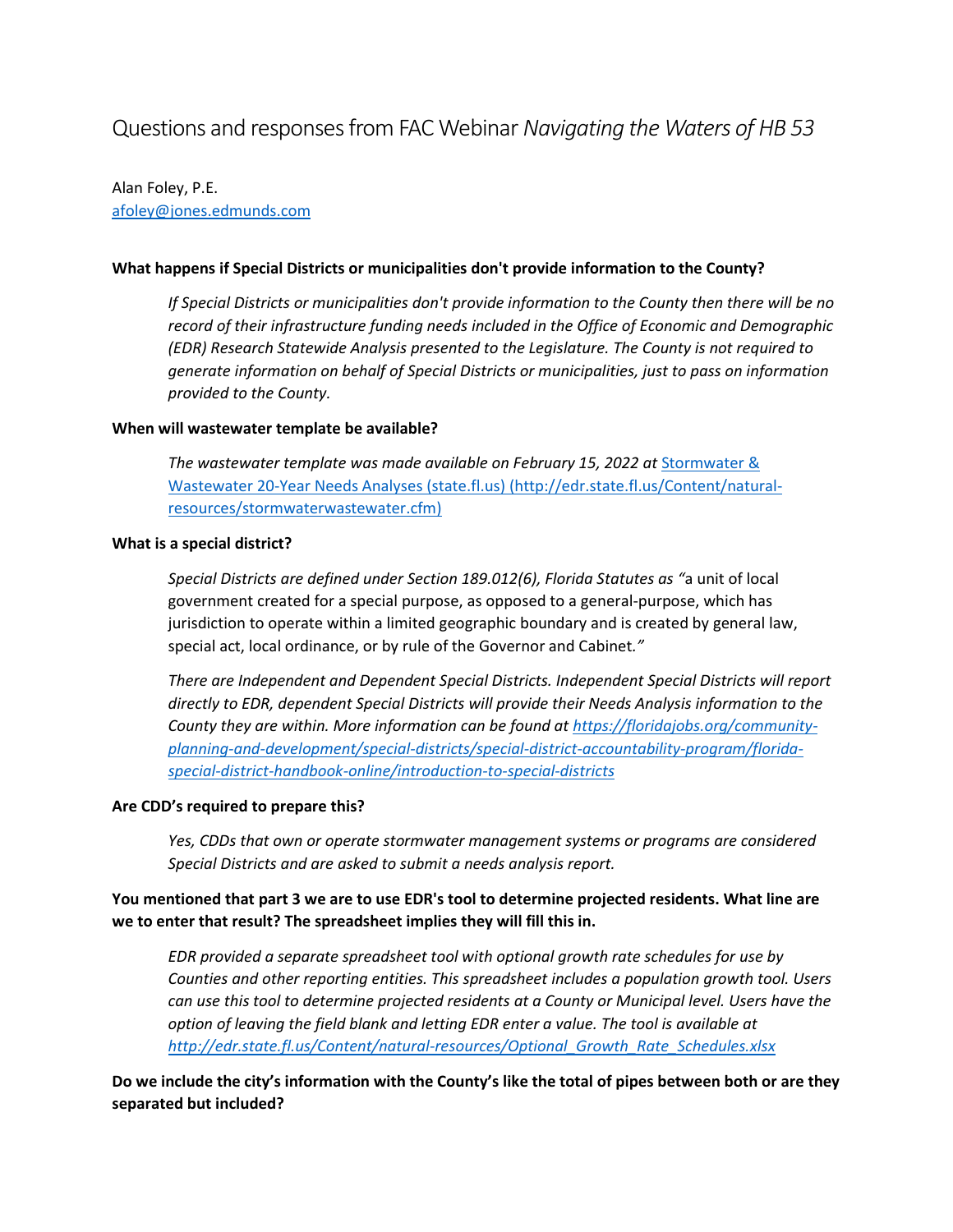*Each entity's information should be provided separately. To avoid double-counting in cases of shared systems there should be an agreement between the sharing parties on which portion each party will report.*

#### **Is there any requirement for counties to notify Special districts or municipalities?**

*There is no requirement, though it is an opportunity for collaboration and relationship building and we encourage it since some Special Districts may not be as aware of the requirement as counties are.*

# **Can you predict to what use the state will put all this information, or is it just an exercise in forced planning for local communities?**

*The Legislature will use the Analysis to assess infrastructure needs in Florida. Beyond that it is speculative, but the hope is that the Legislature will consider these needs when directing and prioritizing future legislative funding.*

## **Are public school districts required to provide this info?**

*No, public school districts are not considered Special Districts and are not required to provide a separate Needs Analysis report.*

# **Are qualifying projects infrastructure only ?.... what about watershed management plans or similar type of studies**

*Funding for plans or studies needed to identify or design infrastructure could be included in the projected funding needs. There is no guarantee of funding for projects included in the Needs Analysis. The Needs Analysis is an opportunity for communities to consider their future needs, levels of funding, and funding gaps. We expect that projects will have a better chance of receiving future funding if they are included in planning efforts such as this Needs Analysis. This standardized inventory of stormwater and wastewater needs across the State will help legislators better identify the magnitude of the common needs across communities and counties.*

## **If a county opts out, can a municipality or special district still participate?**

*EDR is encouraging all counties to participate and hopes that none will opt out. If a County opts out, the municipality or dependent special district could still provide its Needs Analysis report directly to EDR.*

## **Is the speakers focus on water quality or reduction of flooding?**

*Both plus resilience. Note that the Needs Analysis report provides three categories – Flooding, water quality, and resilience. Resilience projects could include flooding and/or water quality elements.*

**What level of effort is required from the County to compile the individual reports? Can the County attach individual forms from each entity to their own form? Is a separate report/form required to sum up the individual reporting entities?**

*The Excel workbook has a hidden tab that allows counties to simply cut and paste city/district workbooks into the county's workbook. The directions to counties will be forthcoming shortly.*